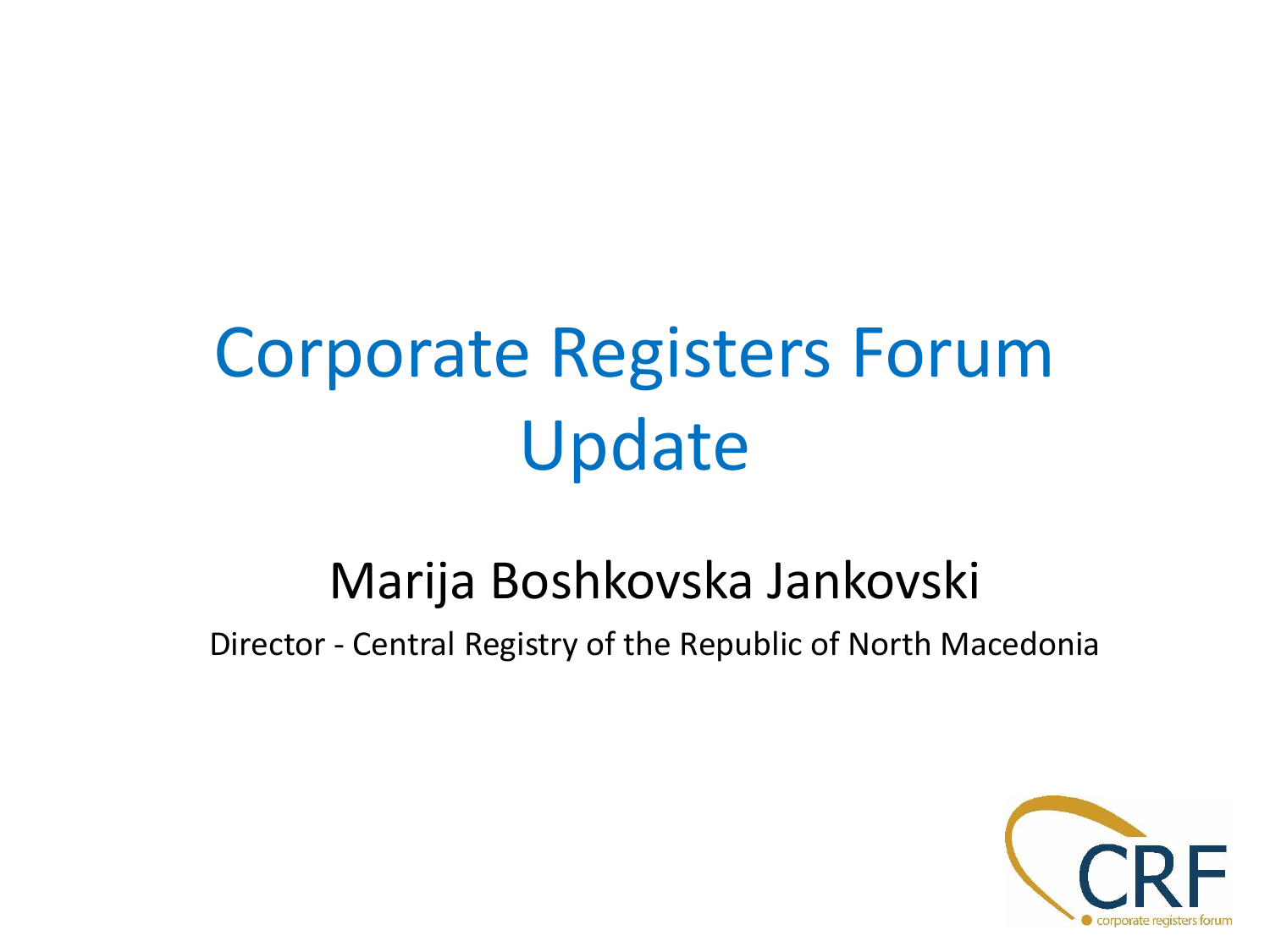## The Association

- The CRF is an association of international corporate registries registered under the Hong Kong Business Ordinance as an unincorporated entity in 2003
- 62 member countries over 5 continents
- The 17th Annual **CRF Conference was held virtually** (wholly online) and was hosted by the Uganda Registration Services Bureau (URSB). The conference ran from the **9-11 November 2021**, update to follow

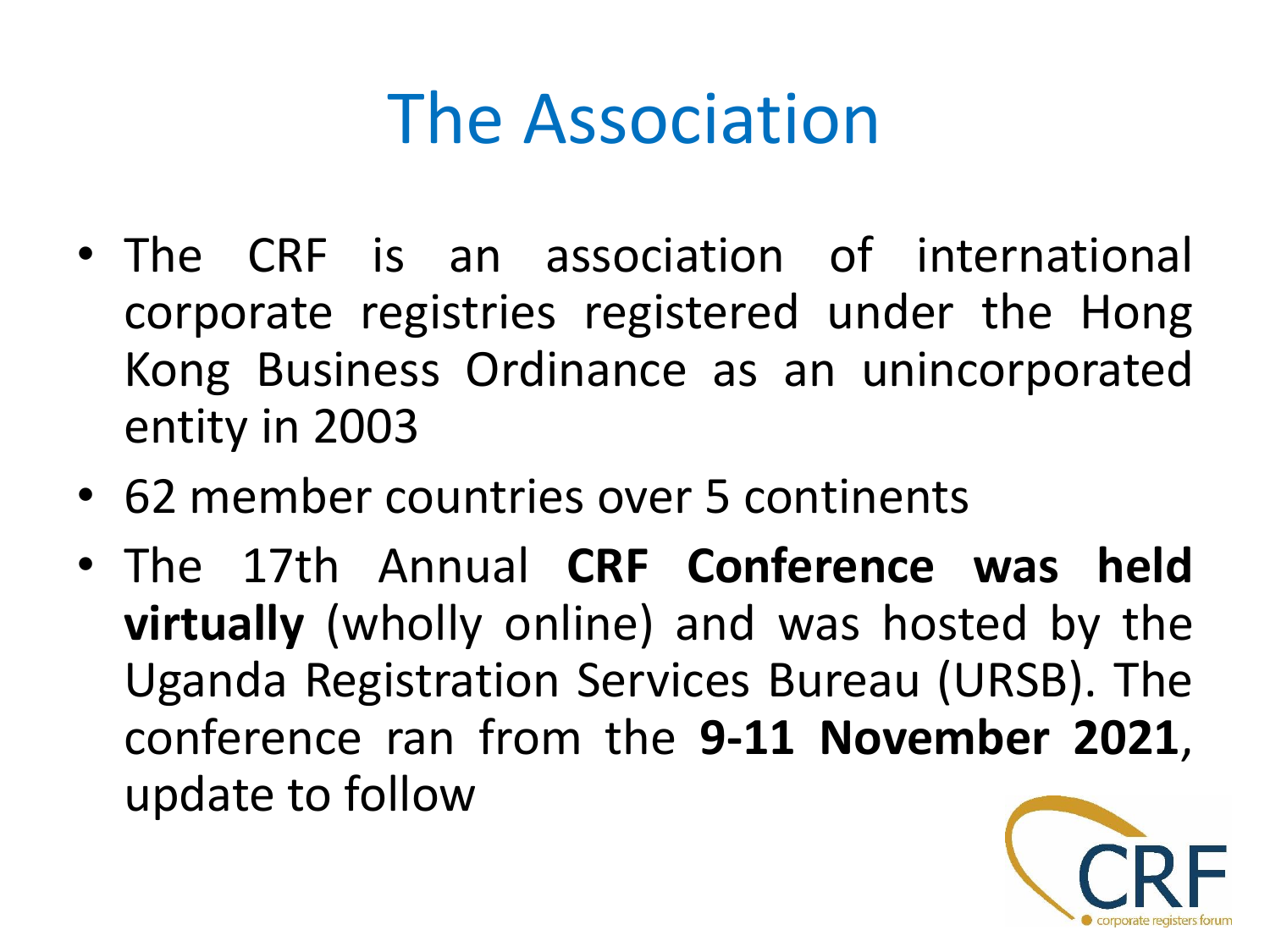## New President of CRF



• Ms. Louise Smythe (Chief Executive, Registrar of Companies, Companies House, United Kingdom)

• On 1 August 2021 appointed as transitional president

• On Annual General Meeting held virtually on 25 November 2021, she was elected from the CRF members for permanent President

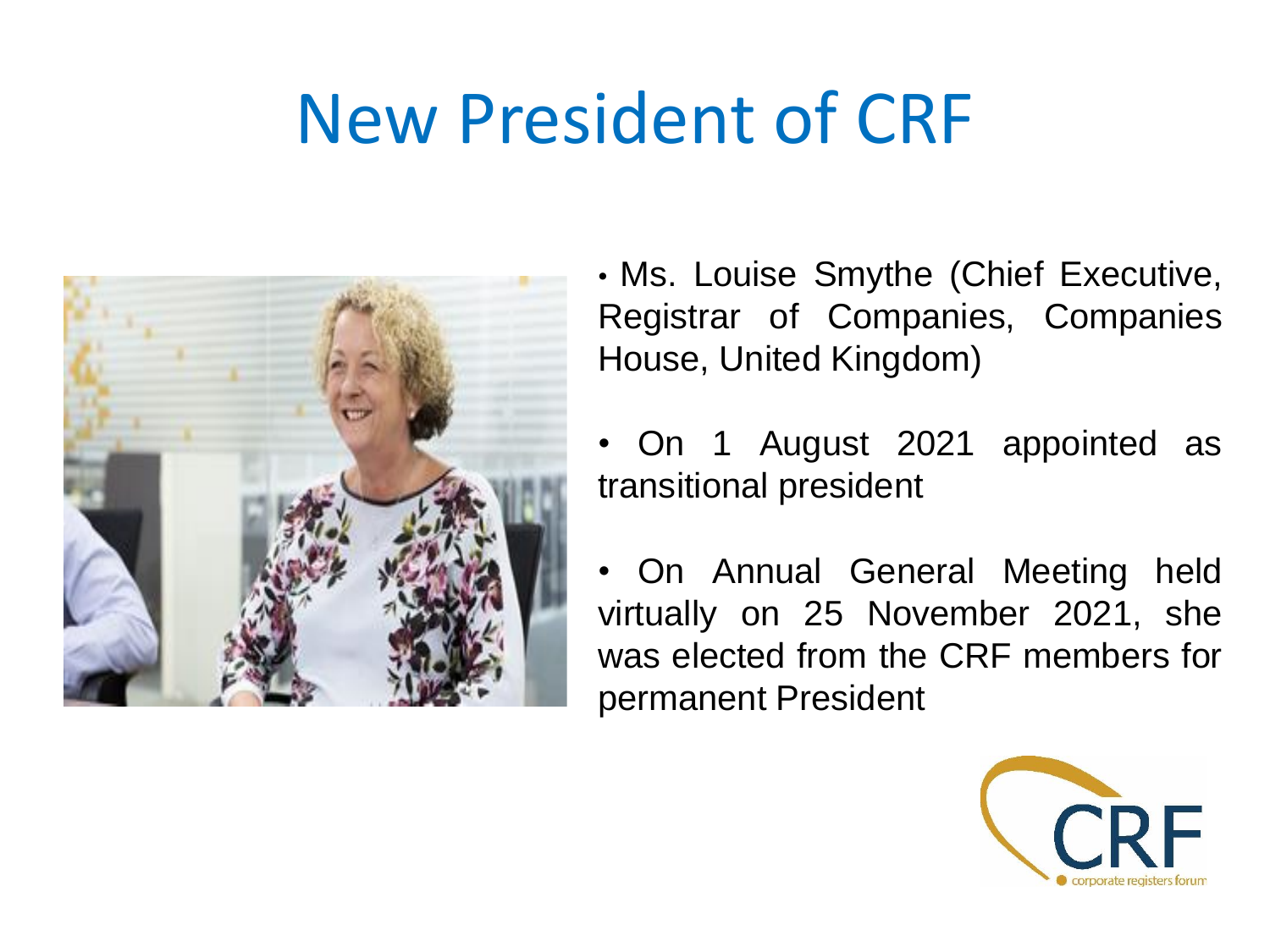## New CRF Secretary



- Mr. Martin Fidler Jones is a new CRF Secretary, after Mr. Michael Brosnahan retired
- Mr. Martin Fidler Jones came from Companies House, United Kingdom

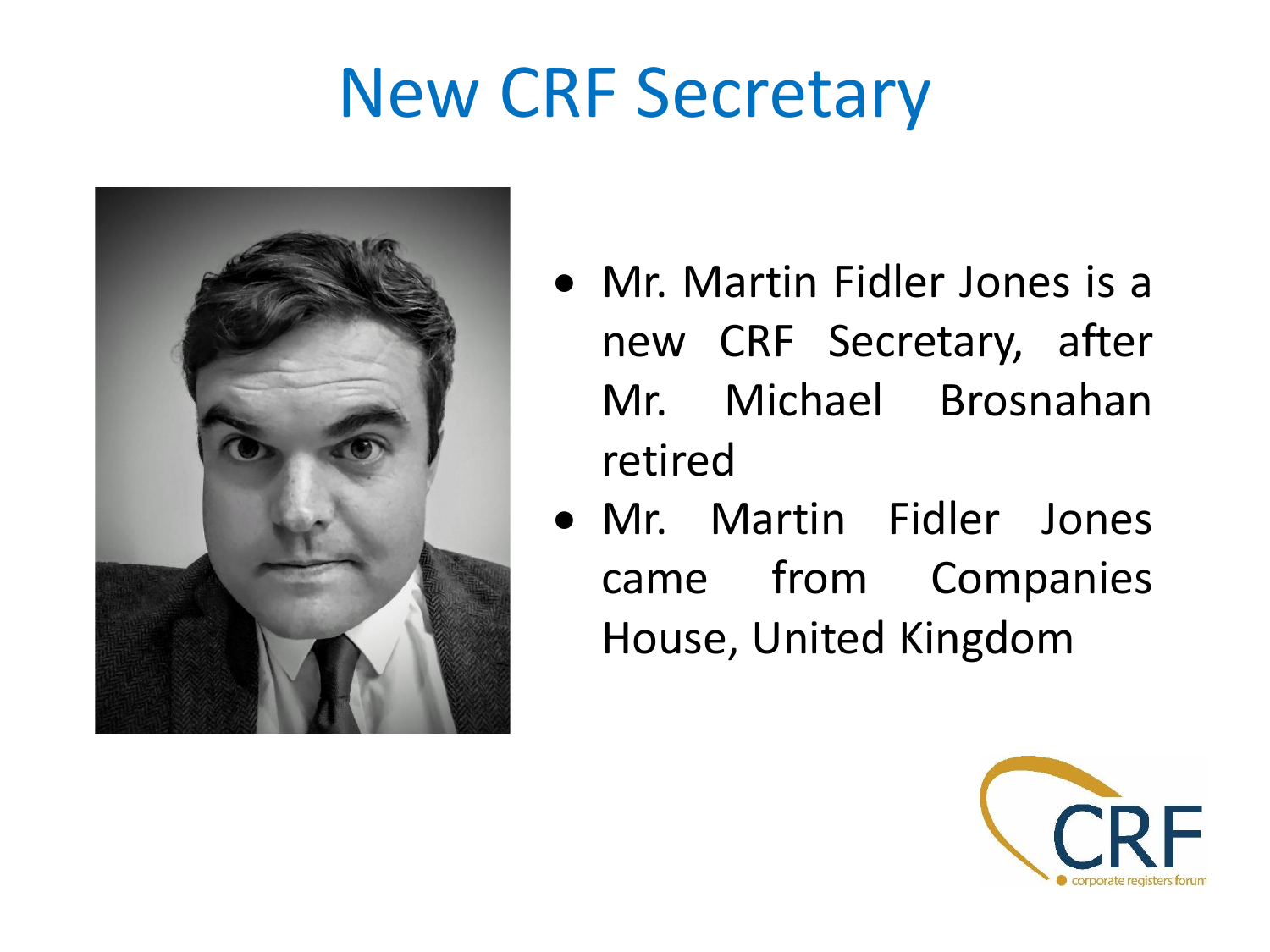



HONG KONG CHINA REPRESENTED BY Kitty Tsui



UNITED KINGDOM REPRESENTED BY Martin Fidler Jones SECRETARY



BOTSWANA REPRESENTED BY **Conductor Paul Masena EXECUTIVE COMMITTE** 



NORTH MACEDONIA REPRESENTED BY Marija Boshkovska Jankovski **EXECUTIVE COMMITTEE** 



SINGAPORE REPRESENTED BY Ong Khiaw Hong **EXECUTIVE COMMITTEE** 



NEW ZEALAND REPRESENTED BY Sanjai Raj **EXECUTIVE COMMITTEE** 



**QATAR REPRESENTED BY Abdul Rasheed Purayil KP EXECUTIVE COMMITTEE** 





MALDIVES REPRESENTED BY Mariyam Visam **2022 CONFERENCE DIRECTOR AND EXECUTIVE COMMITTEE** 



AUSTRALIA REPRESENTED BY **Robin Hayes ASSISTANT SECRETARY** 



SINGAPORE REPRESENTED BY **Shelley Chua ASSISTANT SECRETARY**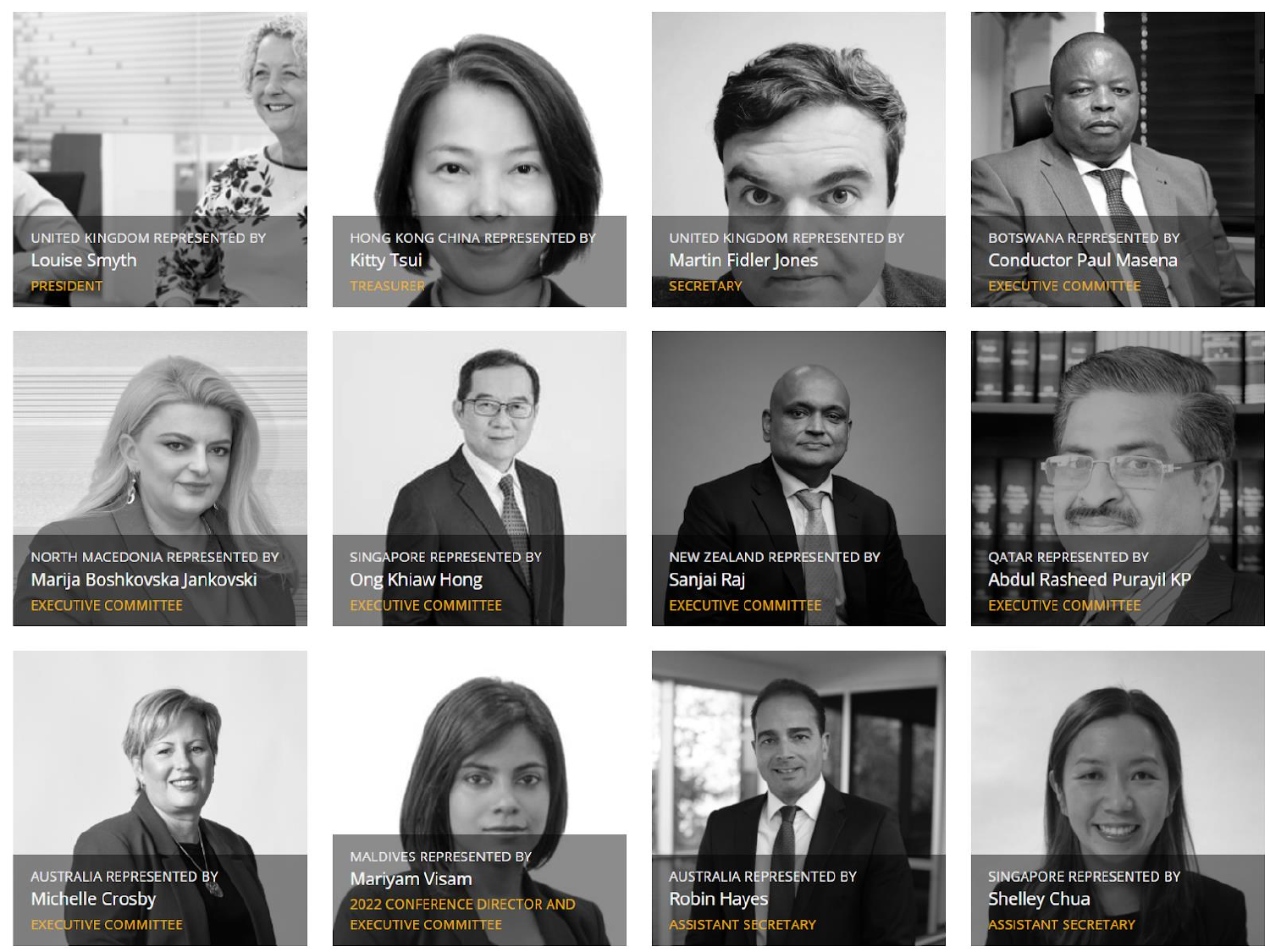# CRF 2021 Uganda

- Hosted by the Uganda Registration Services Bureau, from 9-11 November
- The theme was **Ease of Doing Business: The role of Corporate Registries.**
- Over 300 participants had registered. Among the registered attendees, there were:
- $\triangleright$  4 NGO,
- ➢50 commercial organizations,
- ➢221 member organizations,
- $\geq 16$  non-member organizations.

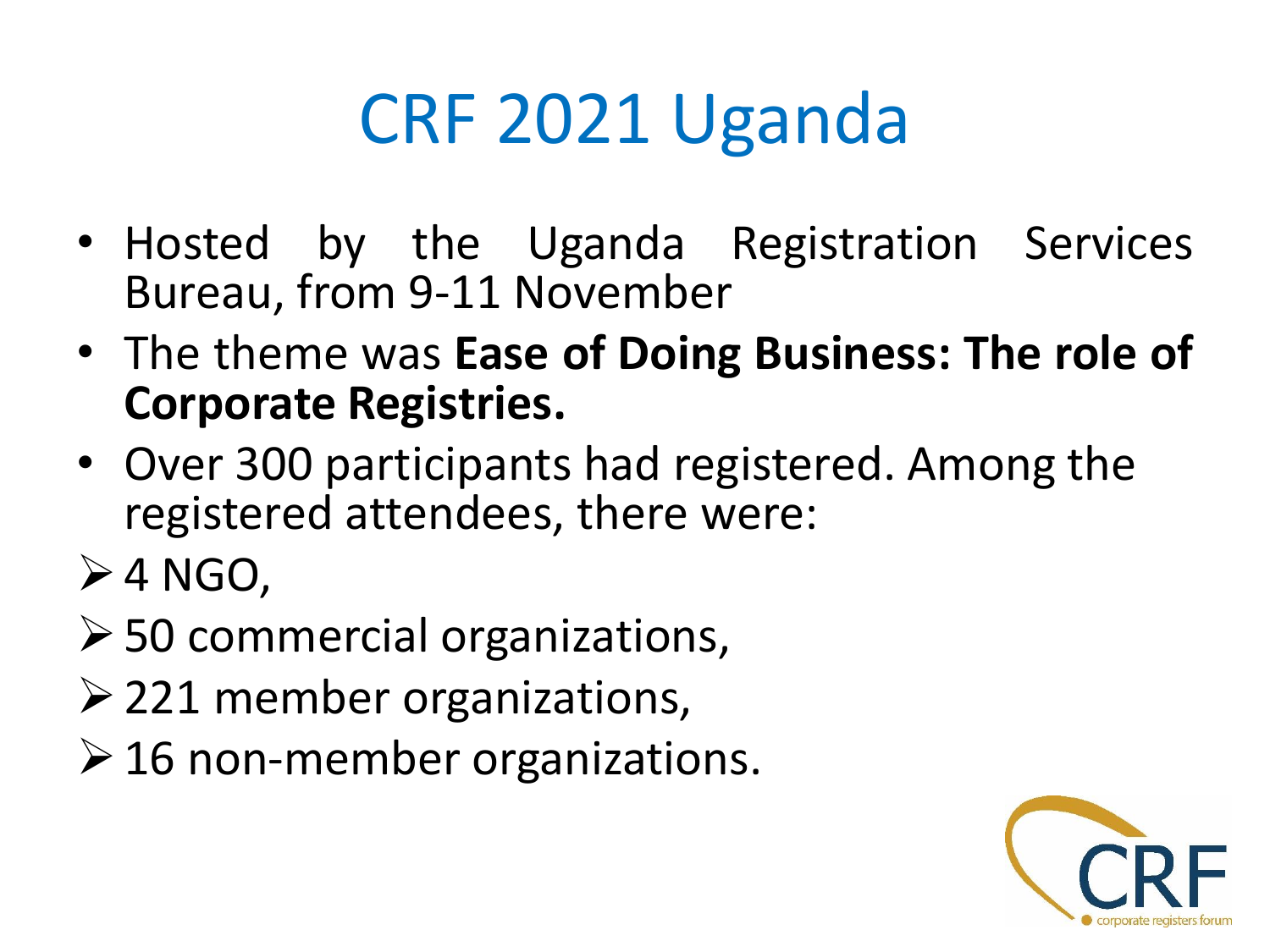# CRF 2019 Highlights/Sessions

- How registries have supported businesses throughout COVID-19;
- How Block Chain and Artificial Intelligence can help registries to support business;
- Benchmarking as a tool to drive improvement;
- Partnering with enterprises to deliver modern registries;
- Cross border integration of business registers to facilitate international trade;
- Challenges faced by corporate registries in supporting economic recovery in a post COVID-19 environment;
- Partnering across government in delivery of registry services'' (Challenges and opportunities);

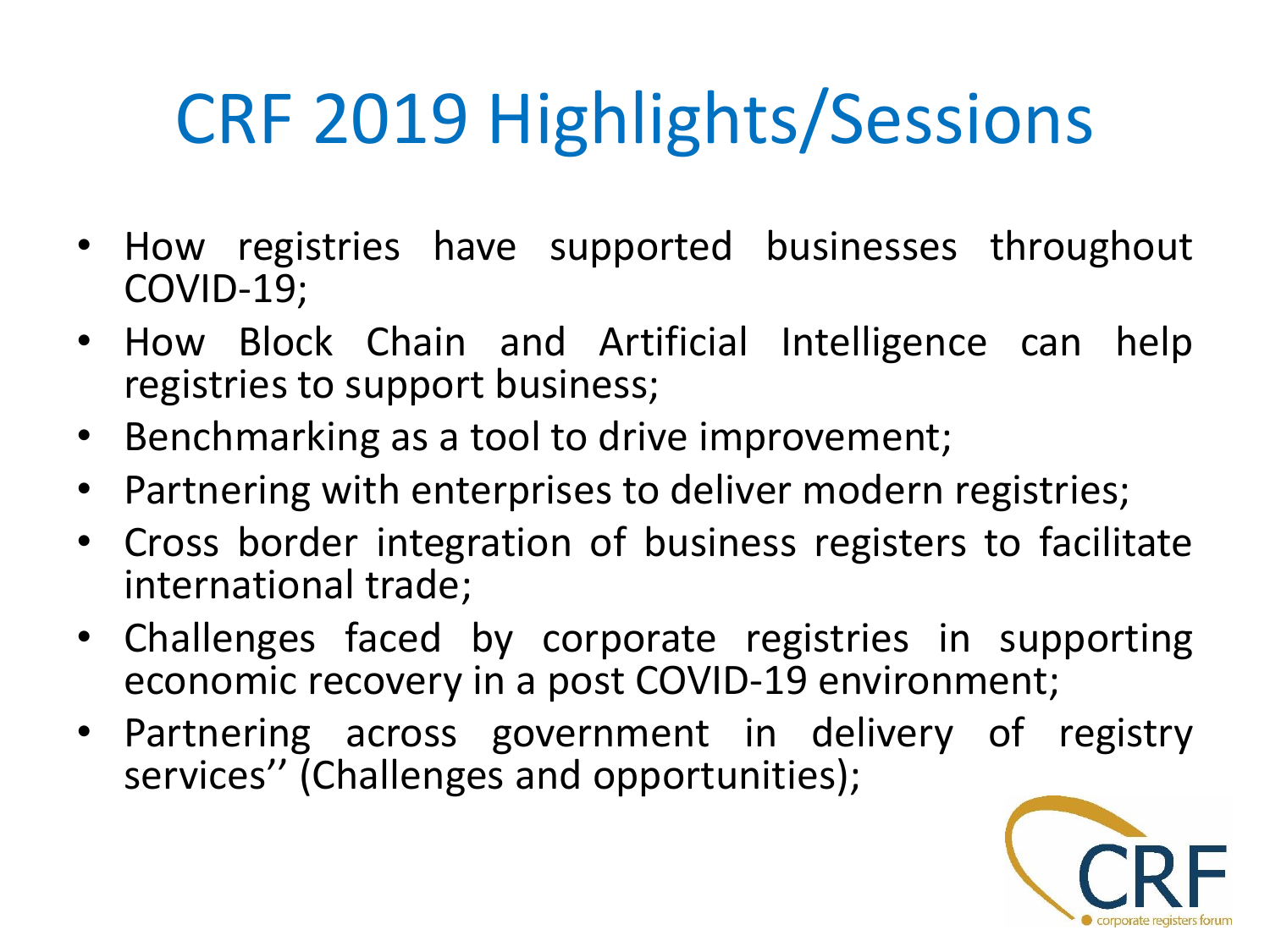## CRF Innovation Awards

- On 31st March 2021 through the zoom platform CRF for the first time held an Innovation Awards technical workshop
- The highest Merit Award for Innovation (Excellence) was given to the Central Registry of the Republic of North Macedonia for the project Common Platform for Starting a Business
- Awards for Innovation (commendation) went to Azerbaijan, Singapore, Slovenia, South Africa and the United Kingdom
- The awards cycle will be every 2 years. The next cycle will be in 2023

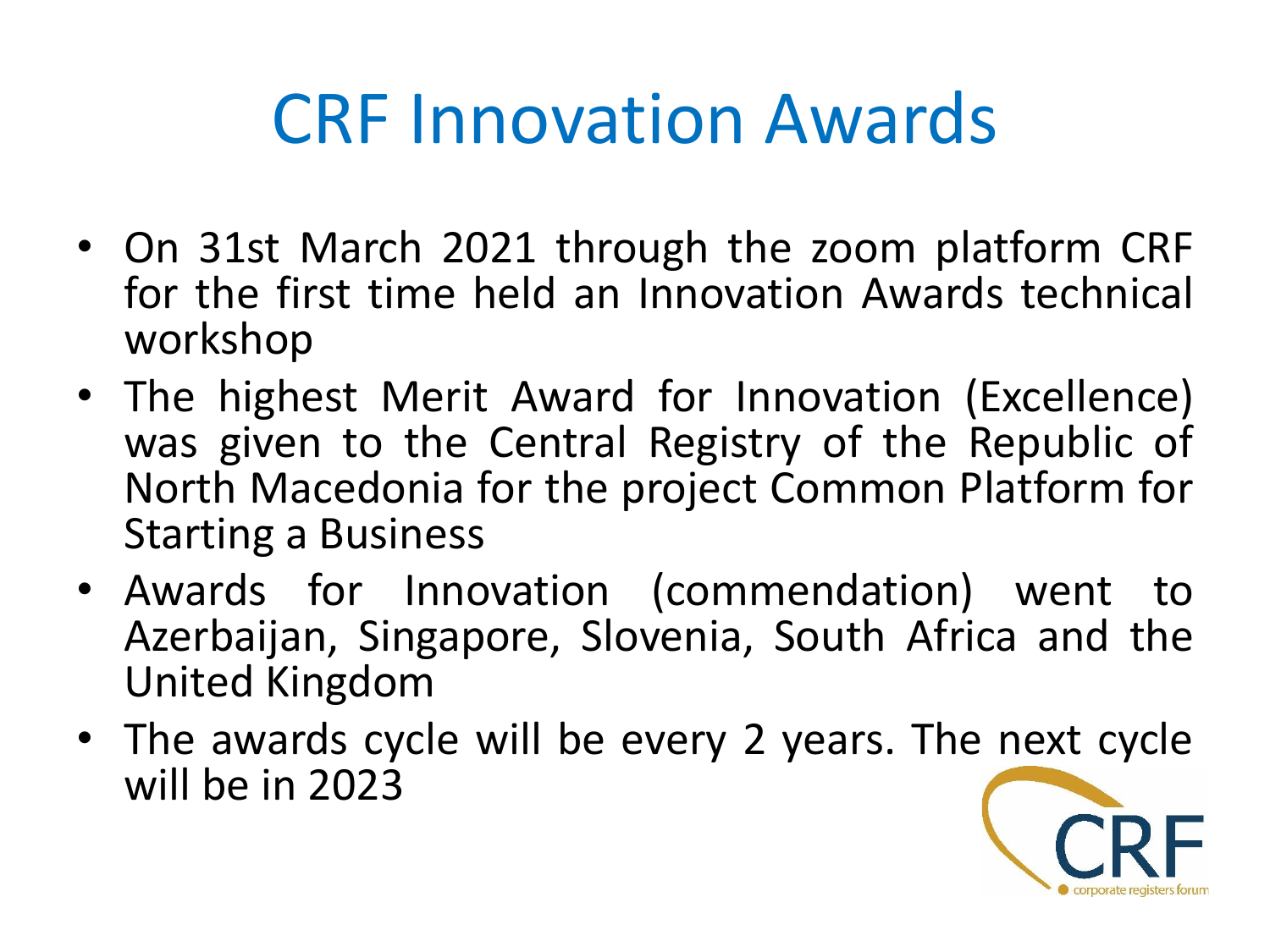# Technical workshops

- In June 2021 Technical workshop Beneficial Ownership
- In September 2021 Technical workshop Authentication and Identification of people on registers
- In March 2021 Technical workshop Directors Behavior
- In June 2021 Technical workshop "Actionable Strategies to improve customer satisfaction ".

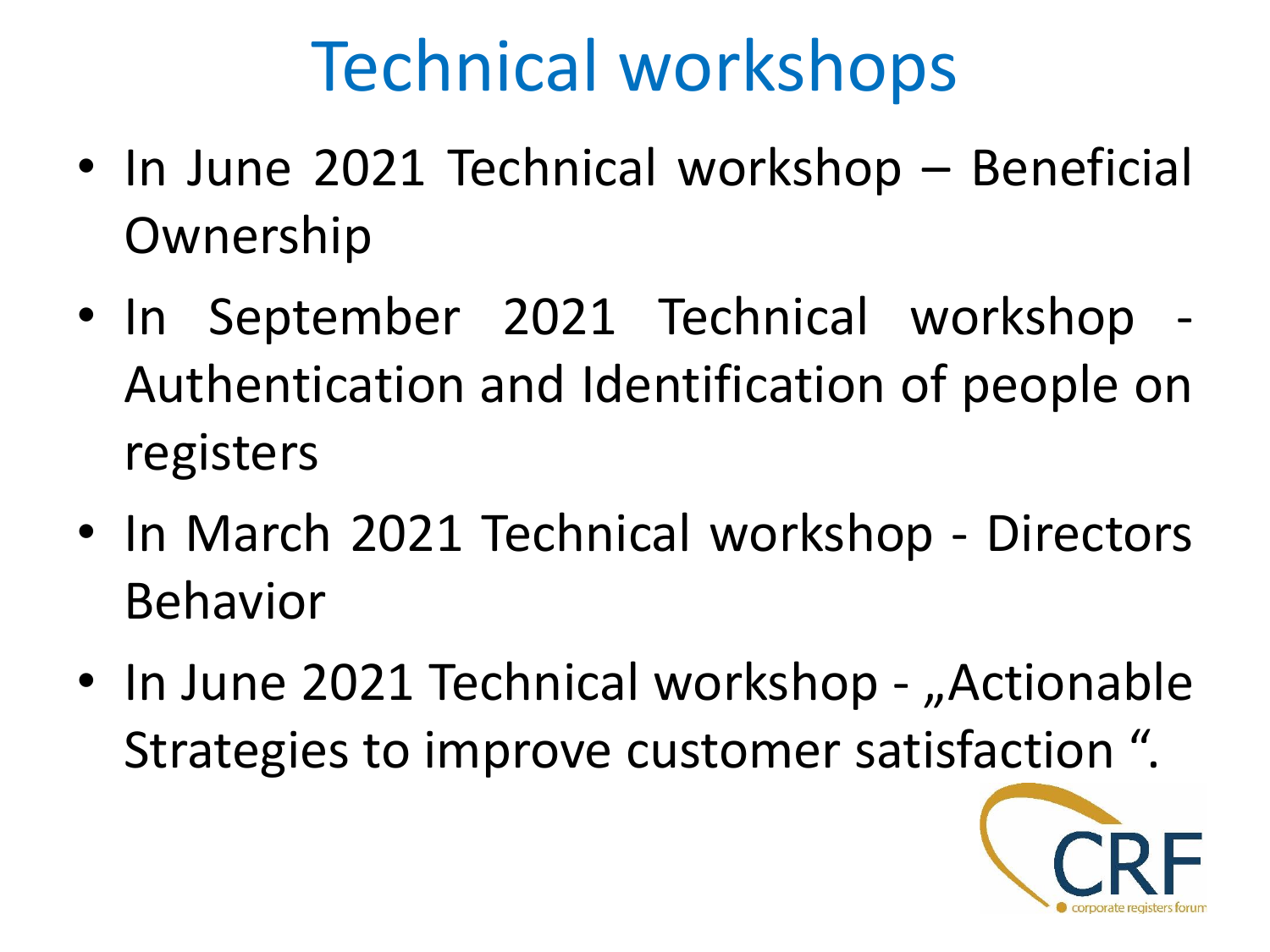### Recent Work Programs

- Implemented a bursary scheme for members and reduce the annual membership fee
- Website refresh
- Social media enrichment
- Continued publishing Member Newsletter